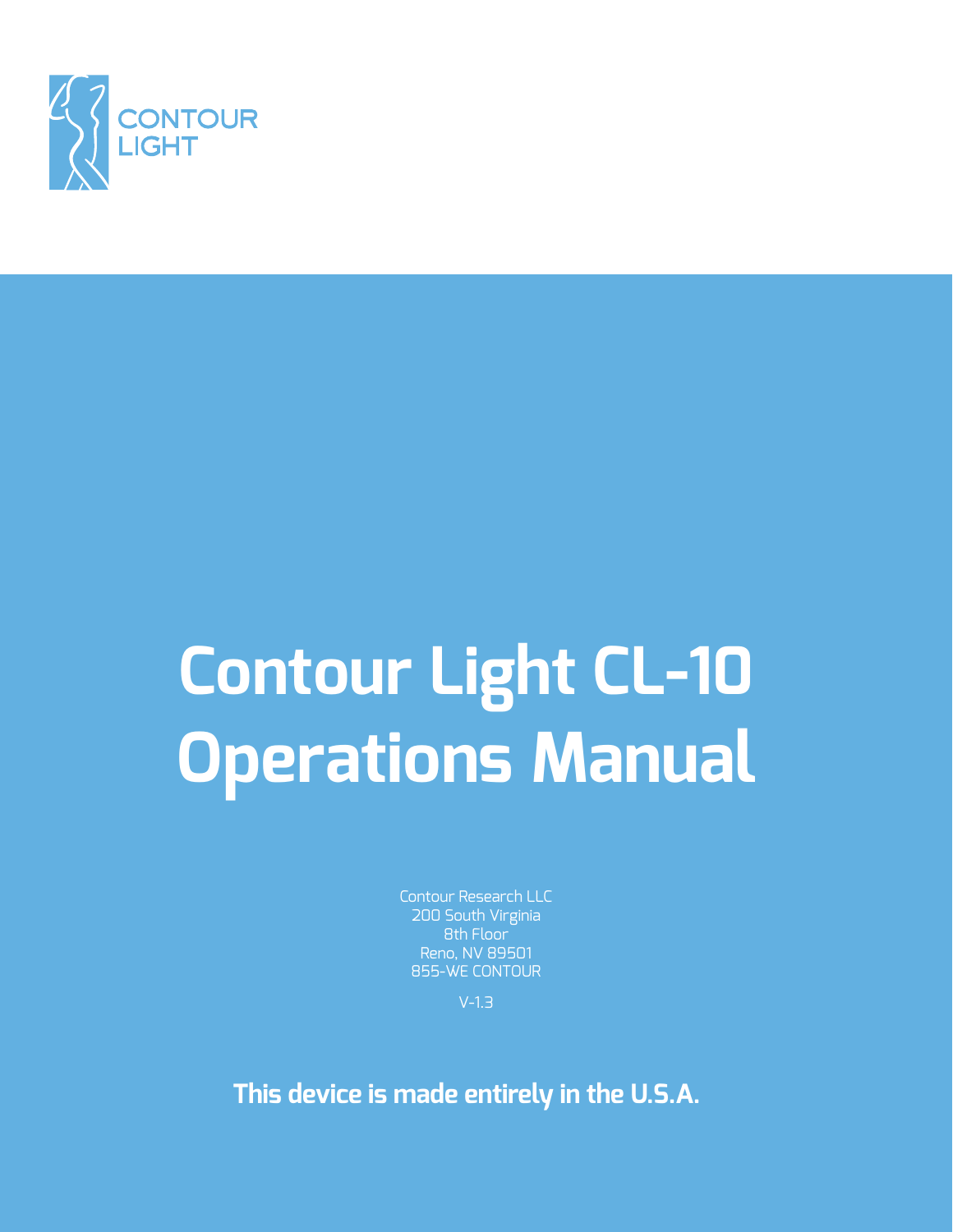

#### **ATTENTION: Read complete manual before performing a treatment. Return Warranty Registration Card within 7 days of receiving system (last page of Manual).**

# **Set Up**

The Contour Light System Package includes the following: the CL-10 controller unit, power supply, 4 large light pads (28" x 12"), 2 arm pads (22" x 9"), Face Mask, 1 each of a full-size/stand-up poster, wall poster and counter-top poster/display, Contour Light measuring tape, 8 each disposable/reusable large pad covers, 4 disposable/reusable small pad covers, "Y" cable for the arm pads to operate from one port, 2 straps for securing arm pads and manual. Please confirm that you have received all of these items and contact your sales representative or the Contour Research Customer Service department at 855-932-6686 to notify them immediately if there are any missing items.

The rolling cart will be coming in a separate shipment from our partner vendor and will have directions on how to set it up.

Remove the CL-10 controller unit, power supply and 4 light pads from the shipping container. First connect the power supply to the power connector on the back panel of the controller unit; there is an alignment indicator on the power supply connector and a matching alignment indicator on the connector within the back panel. Position the alignment indicator to be at "12 o'clock". Once the power supply is connected to the controller unit, plug the power supply into a working wall socket; it is highly recommended to utilize a surge protector to avoid any electrical surges that could damage your new device.

Next, plug in each of the light pads/face mask into the ports/connectors on the front panel of the CL-10 controller unit (there are 6 ports/connectors on the front panel of the controller unit, the light pads/face mask can be connected to any of those ports). There is an alignment indicator on each of the light pad connectors and a matching alignment indicator on each of the 6 ports/connectors within the front panel of the controller unit. Position the alignment indicator to be at "12 o'clock".

Power up the CL-10 by pressing the on/off switch, which is located next to the power supply connector on the back panel of the controller unit. Verify that the system powers up properly. If there is no activity displayed on the touch screen of the controller unit, verify that there is power coming to the Contour Light power supply (there is an LED that lights up on the power supply when power is available from the wall socket). If there is still a problem, immediately contact your sales representative or the Contour Research Customer Service department at 855-932-6686 to notify them of the issue. Do not throw any packaging materials away; you will need these containers in the event you have to send your unit back to the factory.

The screen should now display 30:00 on the very center of the screen, with 11 button/options. These buttons/options and features control the following functions:

30:00 – This is the minute and second counter, indicating the number of minutes the system will stay on during a treatment once the "START" button has been pressed. The default setting is 30:00.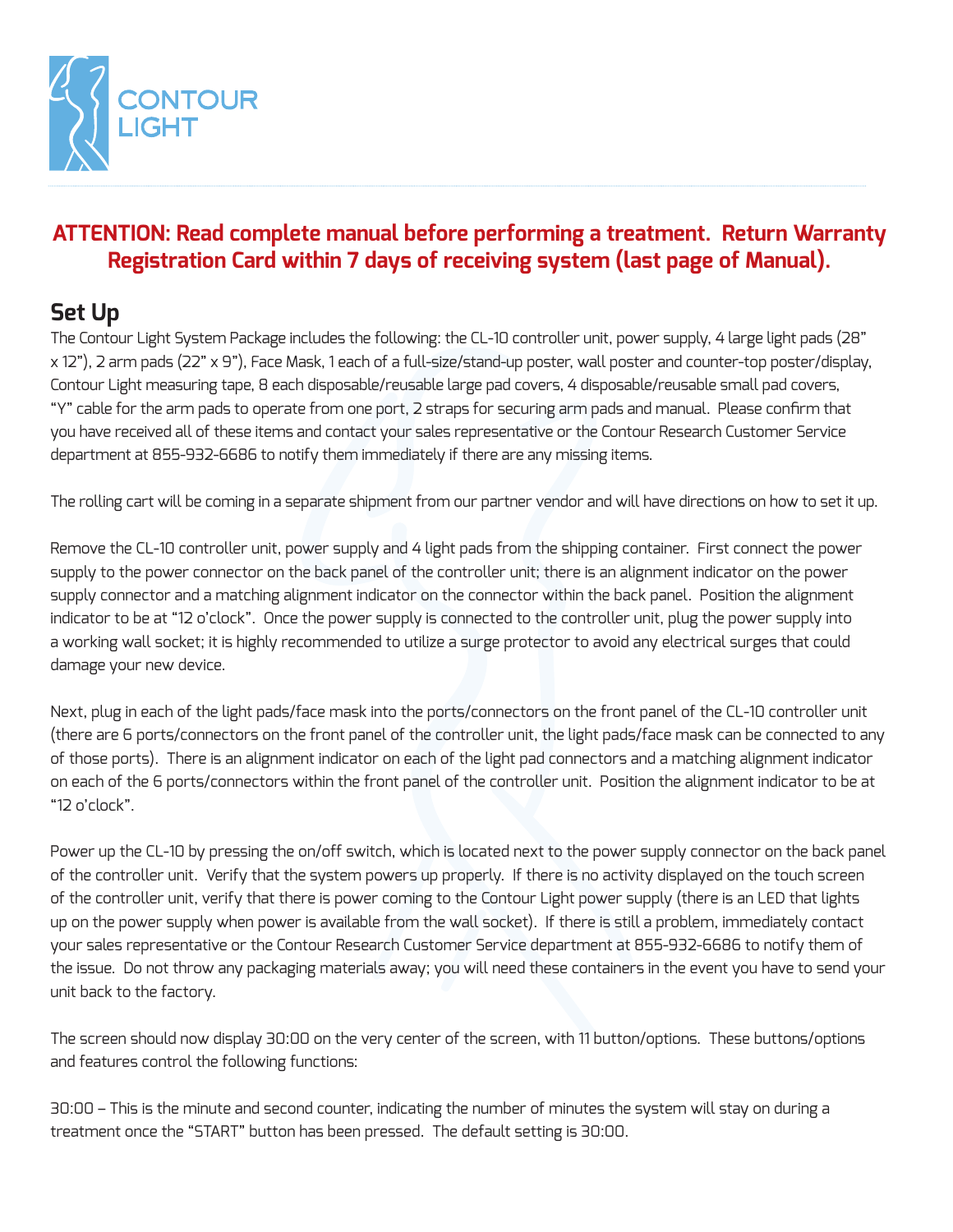

START – The large, blue button controls the lights and will turn them on (or off) based on which of the 6 ports (the 6 buttons aligned across the bottom of the screen) are activated. When the "START" button is pressed, the ports will be activated and the timer will start counting down in seconds and minutes. When the timer reaches 00:00, the ports will be deactivated and the lights will turn off automatically. The treatment can be stopped at any time by pressing the same button.

TIMER RESET – After each session is finished, or at any time when the light pads are not in operation, the operator can press this button to reset the timer to the default setting of 30:00.

UP and DOWN ARROWS – The up arrow will adjust the timer setting up in increments of 5:00. The down arrow will adjust the timer setting down in increments of 5:00. The system can be set for a minimum of 5:00 and a maximum of 45:00.

SOUND ON/OFF – The button that displays a speaker with sound emanating from it controls the on/off buzzer. If the sound of the buzzer is too disruptive for the ambiance of the business, the sound can be turned off.

PORT 1 through 6 – The 6 buttons that are displayed across the bottom of the screen control the corresponding 6 ports/connectors that are on the front panel of the controller unit where the light pads are connected. If the display for any of these 6 ports says "OFF", that port is not activated. Activation of each port is achieved by pressing the button so the display reads "ON" and the color of the button turns from white to blue. The light pads will not illuminate unless the port is activated.

0005 – In the upper right-hand corner of the screen there is a 4-digit number, which is the minute counter for the unit. When the system comes from the factory, this number should register 0005 (the 5 minutes on the system is from post-assembly testing); verify that the counter is at 0005 when you receive the unit. Each minute the system is in operation, this 4-digit number will increase by 1.

Once you have powered up the system and connected the light pads/face mask to the controller unit, you can test your system and light pads. Press all of the corresponding port buttons on the touch screen for each of the light pads you have connected to the controller; if the port button says "ON" and turns blue, that port is activated and ready to operate the light pad that is connected to it. Test all light pads by connecting all of them to the controller unit, pressing the corresponding port buttons on the touch screen and then pressing the "START" button. The "START" button should turn red and say "STOP", and the light pads should illuminate. You can press the "STOP" button at any time to end your test. Quickly check all pads to make certain all of the LEDs on each of the pads light up: the light will not hurt your eyes if you just look at the pads for a short period of time and from an angle (looking straight down at the LEDs will be much more intense than from a side angle), but it is not recommended to stare at the LEDs for an extended period of time while they are lit.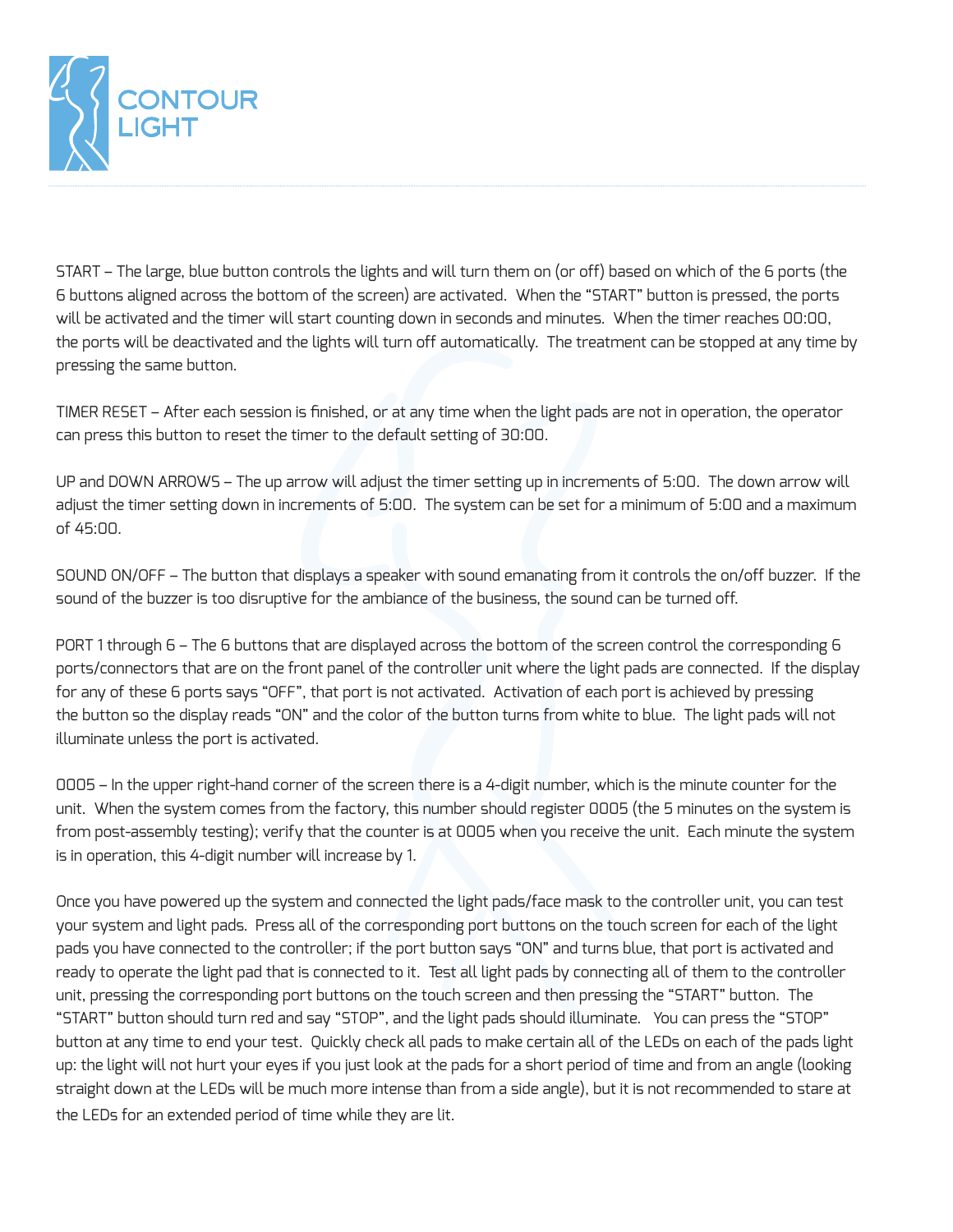

### **WARNING – Do not stare into the light pads while they are illuminated as it could cause temporary vision issues. The light is safe for casual examination, but it is not recommended to look at the bright lights for an extended period of time.**

If none of the LEDs on a particular light pad will illuminate, check to make sure the port has been activated by visually confirming the corresponding port button says "ON". If the port is activated, but all the LEDs on the light pad are not illuminated, check to make sure that light pad's connector is completely seated into the connector on the front panel of the controller unit. Also check each light pad to see that all of the LEDs on the pads are illuminated. If a light pad will not illuminate, or some of the LEDs on a particular light pad do not illuminate, immediately contact your sales representative or the Contour Research Customer Service department at 855-932-6686 to notify them of the issue.

# **Operation of the Contour Light System**

#### **ATTENTION: Before using the system for the first time on a patient, the clear plastic covers must be installed on the light pads. Read full instructions before operating system.**

Performing a treatment with the Contour Light system is effortless; it could even be offered as a self-serve type of procedure. The pads can be placed on the top of, underneath of, or both on top and beneath a customer and then the "START" button is pressed. The system timer defaults to the setting of 30:00 minutes, while the energy level is non-adjustable, leaving the operator with the single and simple decision of how to place the light pads. The patentpending design of the Contour Light system includes light pads are made of soft neoprene material, coated with a reflective layer, and are comprised of 320 LED components embedded within the neoprene. The pads are flexible in the lengthwise direction, allowing the placement of each pad to match the contours of the customer's body. The light pads must be placed so the LEDs/lights are facing the customer's body/skin. There are no restrictions on how the pads are placed other than the fact they will not flex in the width-wise direction and must not be forced to bend that way or they will be damaged (pad electronics that are broken due to flexing the pad width-wise are not covered by the 1-year warranty). Customers can lay on top of the pads without concern for injury and the only restriction regarding this application is the pads should be placed under the customer, and removed from under the customer, without allowing the customer to push down on the pads with a hand, elbow, knee or hip (any body part that could apply a concentrated amount of pressure on a small area of the pad), which could cause damage to the light pad electronics.

Prior to placing the pads on your first customer, the clear protective cover should be applied to the LED/reflective side of the pad for sanitary purposes. The clear protective cover has two strips of adhesive tape, one on each side of the long edge of the cover, with a paper backing that must be removed just prior to application of the cover to the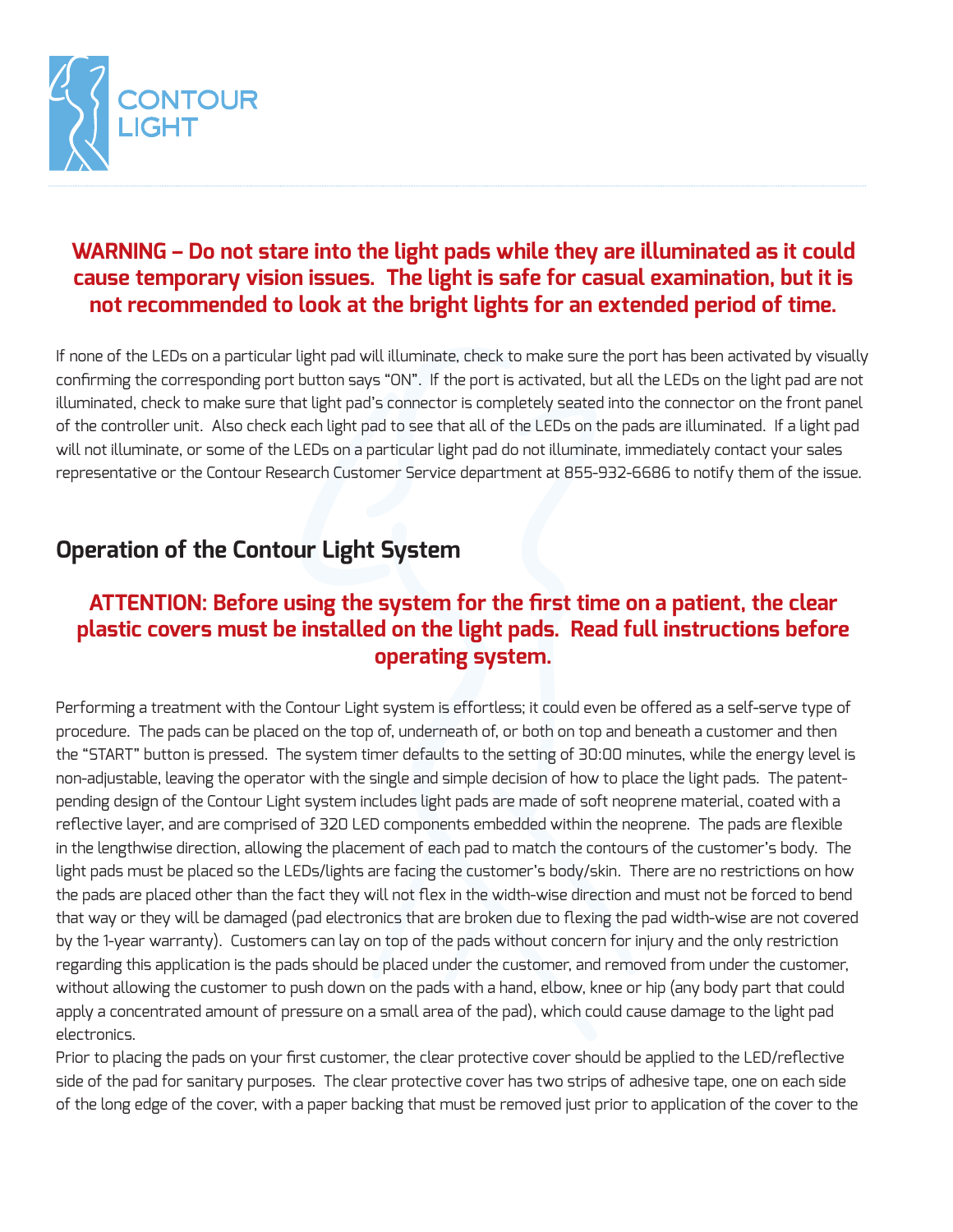

light pad. The easiest way to install the covers is to remove one paper strip first, apply the exposed adhesive edge to the light pad (if you don't get it on the pad straight, gently peel the cover from the pad and reapply/straighten it), then peel the other paper backing off and apply the other adhesive strip to the pad. This clear protective cover can be wiped down with a standard disinfecting, disposable wipe in between customers, providing each customer with a sanitary surface for their treatment; baby wipes are ideal. Do not use a wipe that has an excessive amount of alcohol due to the possibility of the alcohol weakening the adhesive holding the cover to the light pad, damaging the reflective coating or causing a separation of the light pad layers. Also avoid wipes with bleach or ammonia, which will discolor or damage the pad material or clear plastic cover. If the clear protective cover starts to appear discolored, worn, or the adhesive strips no longer hold them in place on the light pad, they can easily be replaced by gently peeling the old cover off of the light pad and replacing it with a new cover.

The light pads can be placed directly on any body part, with the exception of the face, and can be moved to multiple locations during one treatment if the pads do not cover a sufficient area with one placement. If the customer is rather large, the light pads can be placed to cover one side of the customer and, after the timer expires, have them roll over and the pads can be placed on the other side of their body for another session. It is safe to treat a customer with multiple sessions during a single treatment; the light will not harm the patient in any way.

# **System Specifications**

| Electrical        | 115VAC w/ground - Source<br>18V 5.6 Amp DC - Power Supply                                        |  |
|-------------------|--------------------------------------------------------------------------------------------------|--|
| Light Output      | 12,800 mW per Light Pad<br>51,200 mW total w/4 Light Pads                                        |  |
| Machine Weight    | 5 lbs                                                                                            |  |
| Light Pad Weight  | 2 lbs each (4 total per system)                                                                  |  |
| <b>Dimensions</b> | 4.5" (h) x 9.25" (d) x 12.25" (w) Controller<br>.75" (thick) x 28" (long) x 12" (wide) Light Pad |  |

#### **Important Safety Reminders**

Do not submerge the light pads, the controller unit or the power supply in water or liquids as it will result in a short circuit of the electrical system, causing permanent damage to the system and possible injury or death to you or your customer. The warranty is void if this system is submerged in liquid.

Looking directly into the LED light pads while the system and light pads are turned on can result in vision issues and is not recommended. A casual glance or viewing the LEDs from a side angle will not cause any problems for you or your customers.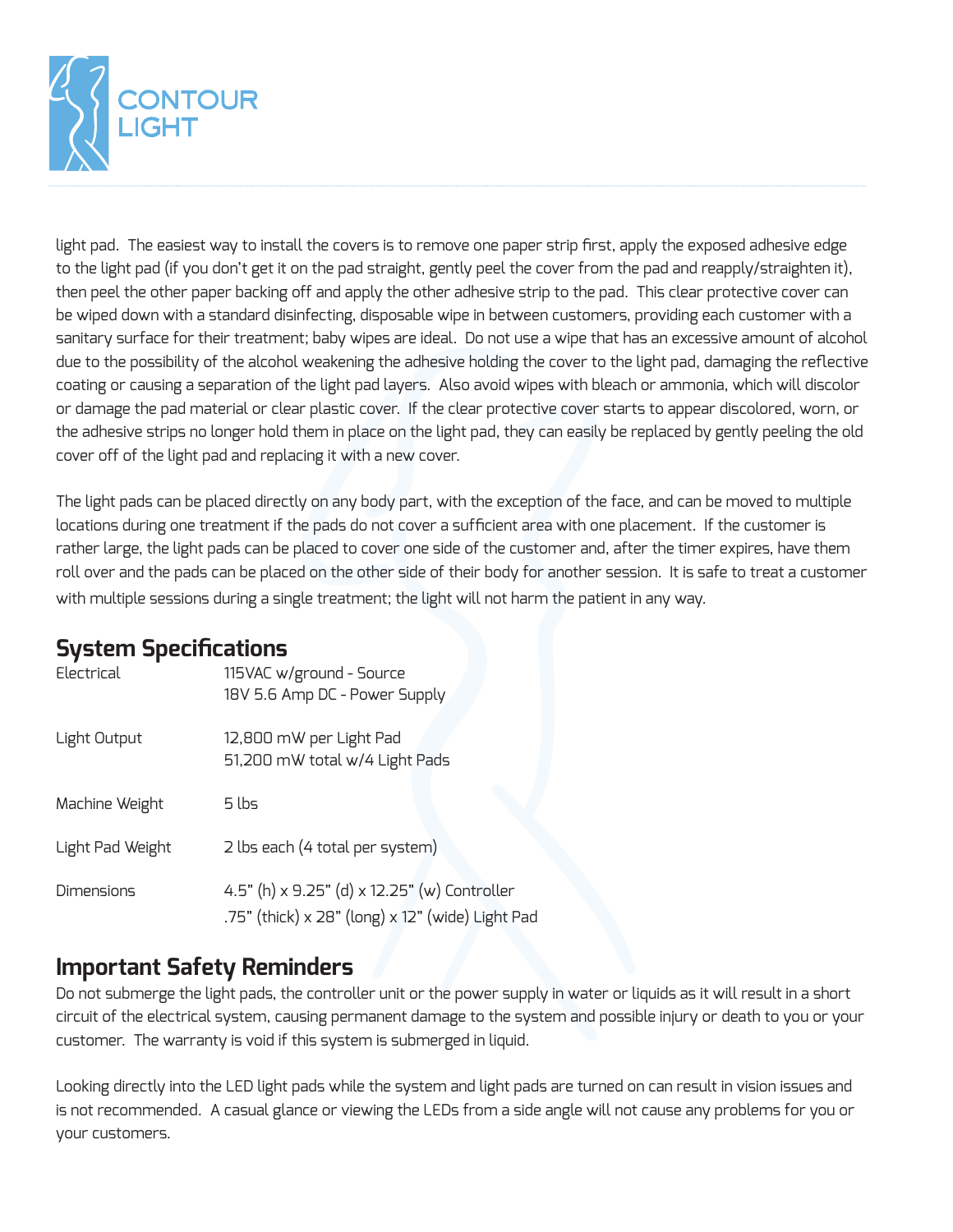

Do not place the light pads directly on a customer's face as it could cause breathing problems and possible suffocation.

A patient who has any of these symptoms or conditions should not be treated with the Contour Light system:

- Pregnant or breastfeeding
- HIV/AIDS
- Hepatitis C or D
- Cancer (active or within 1 year of remission)
- Pacemaker
- Uncontrolled high blood pressure

A patient who suffers from any of these conditions may or may not experience expected results:

- Liver or Kidney disease/disorder
- Thyroid Disorder
- Alcohol or Drug addiction

#### **ATTENTION: Patients that are in poor health should consult their physician before starting these treatments or any type of weight loss/exercise program: patients with existing medical conditions that are potentially life threatening should be referred to their physician and be denied treatment.**

#### **Handling Precautions**

The system is made in the USA from durable materials and components, however that does not mean it is indestructible. Handle the Contour Light system controller unit, light pads and face mask as follows:

- Pick up the face mask by the handles only, do not pick up the face mask by the rubber/silver coated areas because this will damage the silver coating and this damage is not covered by the warranty.
- Do not submerge the controller unit, power supply or light pads in water or liquid.
- Do not use a sharp or pointed object on the touch screen of the controller unit. Only use your finger and use a gentle touch. Try using a gentle touch with the back of a finger nail. Pressing very hard, aggressively or heavy tapping should not be required. Please contact your sales rep or the Contour Research Customer Service Department if your touch screen is not very sensitive.
- Do not attempt to bend the light pads in the width-wise (12") direction; the pads will be flexible in the lengthwise (28") direction, but not in the width-wise (12") direction. Over flexing in the 12" direction will damage the electronics within the light pads and will void the warranty.
- Do not attempt to "roll up" or crease the light pads; over flexing by bending the light pads in a tight roll or at a 90°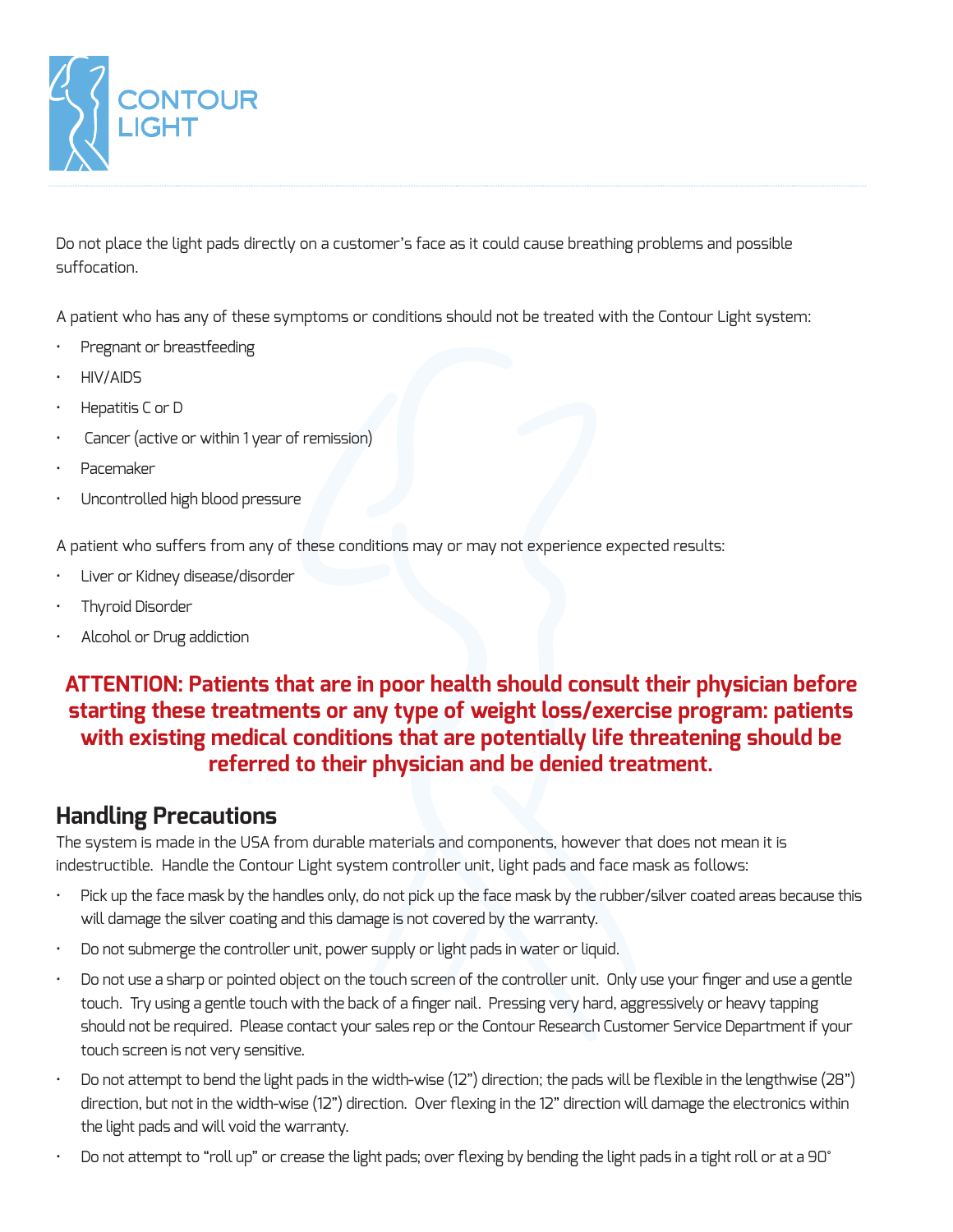

angle may cause damage to the electronics within the light pads and will void the warranty. Over flexing may also cause the reflective coating to become delaminated.

- The light pads are durable, but may not withstand concentrated pressure in one place. Do not apply pressure to the light pads with a pointed object or part of the body: elbows, knees, feet, hands, hip bones should not be pressed down aggressively, with weight, onto the light pads as it may damage the electronics within the light pads. This is a possible concern when the bed/table being utilized as the treatment bed has a soft/padded surface that does not give a solid backing/support to the light pad. If the bed/table is firm, with limited padding, there is less of a possibility of causing this type of damage. It is safe to lie on the light pads, with the customer's weight being somewhat evenly distributed, without applying concentrated pressure on any one part of the light pads or indenting the light pads too far into a soft/ padded bed/table.
- Use the handle when picking up the light pads. Do not pick up the light pads by holding onto the power cord. The power cord is securely attached to the electronics within the pads, but is not designed to hold the weight of the light pads for any period of time.
- Do not swing the light pads around excessively while holding onto the handle. The handle is securely attached to the neoprene pad and to the circuit board structure within the light pads and will stay attached over many years of use, but is not designed to withstand abuse.
- Do not drop the light pads on a hard floor surface or aggressively bump the light pads against a hard object as it may damage the LEDs in the light pad. The LEDs are very durable, plastic components, but may not be able to sustain a hard strike against a solid/sharp object or surface.
- Do not store the light pads in a flexed/bent position or with an object on top of the light pads. It is recommended to hang the light pads by their handles when not in use. The rolling cart offered by Contour Research, LLC is designed with custom-made hooks to hold the handles of the Contour Light light pads.
- Do not try to clean the reflective coating on the light pads with an excess amount of alcohol and/or rubbing as it will remove the reflective coating. Do not use any type of solvent such as acetone or paint thinner at any time, in any amount. Damage to the reflective coating, or de-lamination of the reflective coating from the light pad, is not covered in the warranty due to the difficulty of determining the cause of the issue.

# **Trouble Shooting for Operational Problems**

If you are experiencing problems, before you contact your sales rep or the Customer Service Department of Contour Research, LLC, first check these very simple possible resolutions. This will save you time and frustration while allowing the support personnel to be free to help resolve other issues.

- Check the power outlet that you are using for the Contour Light system to make sure it is active. Plug another device that you know for certain is operable into that socket and make sure it powers up.
- Check the light on the Contour Light system power supply: there is a small LED on the rectangular box of the power supply that will light up when the power supply is plugged into a functioning electrical socket.
- Check to make sure all cords are securely inserted and properly aligned in their corresponding connector on the controller unit.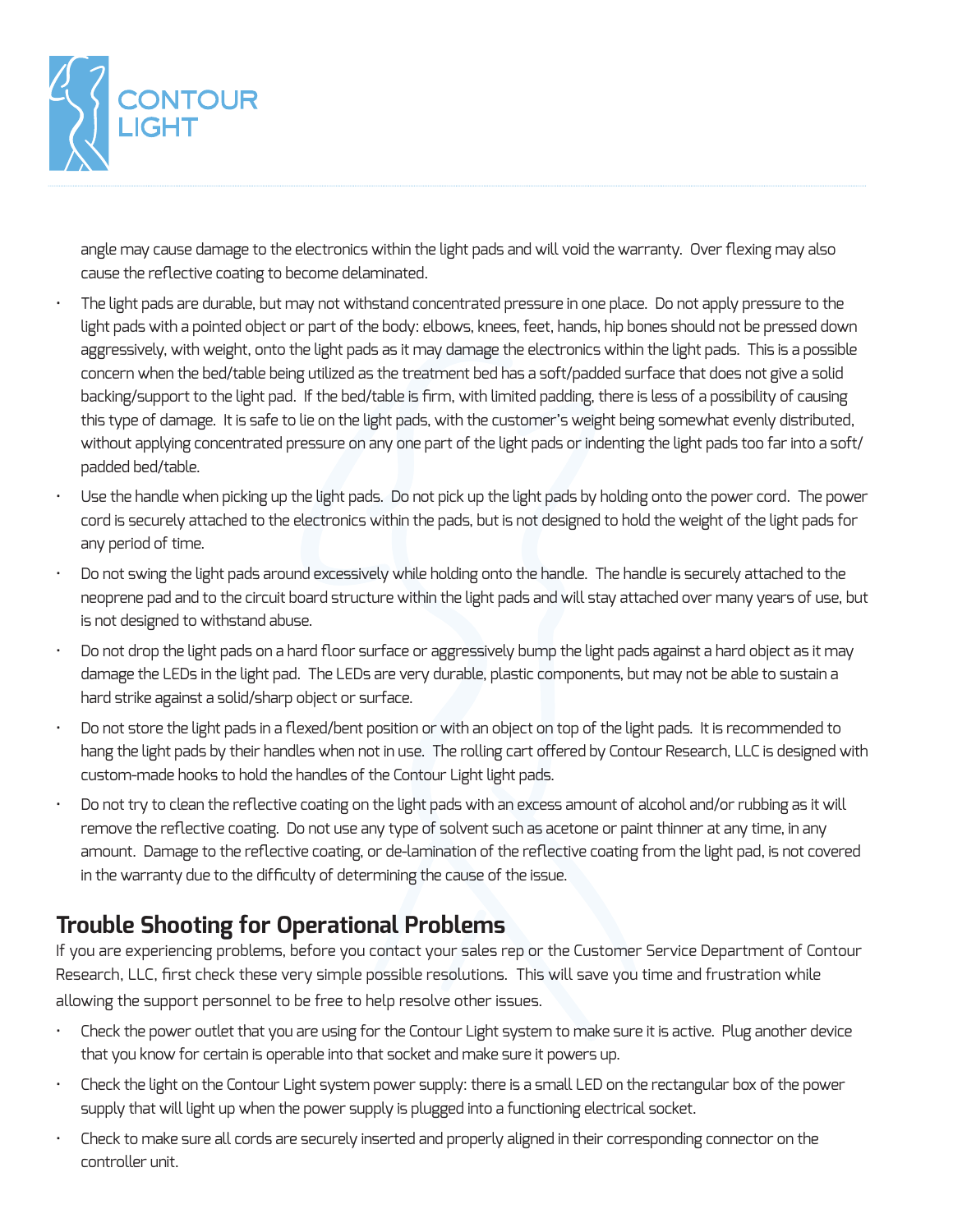

• Check to make sure all ports are activated. Review the "Set Up" section of this Manual, specifically the "Port 1 through 6" paragraph.

These simple steps should resolve or identify the majority of possible issues with the Contour Light system. Any unresolved issues should be brought to the attention of your sales rep or a Customer Service representative with Contour Research, LLC. Call 855-932-6686.

#### **Warranty Registration Card and Operator Training Certification**

#### **Must be returned within 7 days following the date of delivery.**

The Contour Light has a 1-year warranty for parts and labor (excluding shipping and handling), to the original registered purchaser. Extended warranties are available for purchase, please contact your factory representative for more information. The warranty is void if it is determined by the factory that the machine has been operated not in compliance with the operations manual or has been subjected to abuse or misuse.

The Warranty does not cover:

- Consumable items on the Contour Light Order Form
- Options that were purchased with the Contour Light CL-10 system
- Damage caused by natural disasters, including flood, fire, wind and earthquake
- Parts external to the controller chassis and disposables
- Damage caused by improper use, abuse, tampering or dropping
- Damage caused by incompatible voltage
- Damage to the silver coating of the face mask caused by handling the rubber/silver coated areas of the face mask: the face mask should only be picked up by the handles

Limitation of Liability concerning Contour Light systems and options purchased with the Contour Light system: Contour Research, LLC, or its independent representatives or distributors are not liable for indirect or consequential damages of any kind, including, but not limited to, loss of business and revenue, or any financial loss out of, or in connection with the sale and installation, performance or failure of use, of said product.

Contour Research, LLC, or its independent representatives or distributors will not be liable for damages or injuries caused by authorized or unauthorized use by licensed or unlicensed personnel, or those without proper training in use of said unit or for treatments beyond the scope of the system, including treatments on "at-risk" patients (see Important Safety Reminders in Manual).

By purchasing and/or registering this unit with Contour Research, LLC, you, the purchaser of said product, are accepting this Warranty and Limitation of Liability Agreement as written in this manual.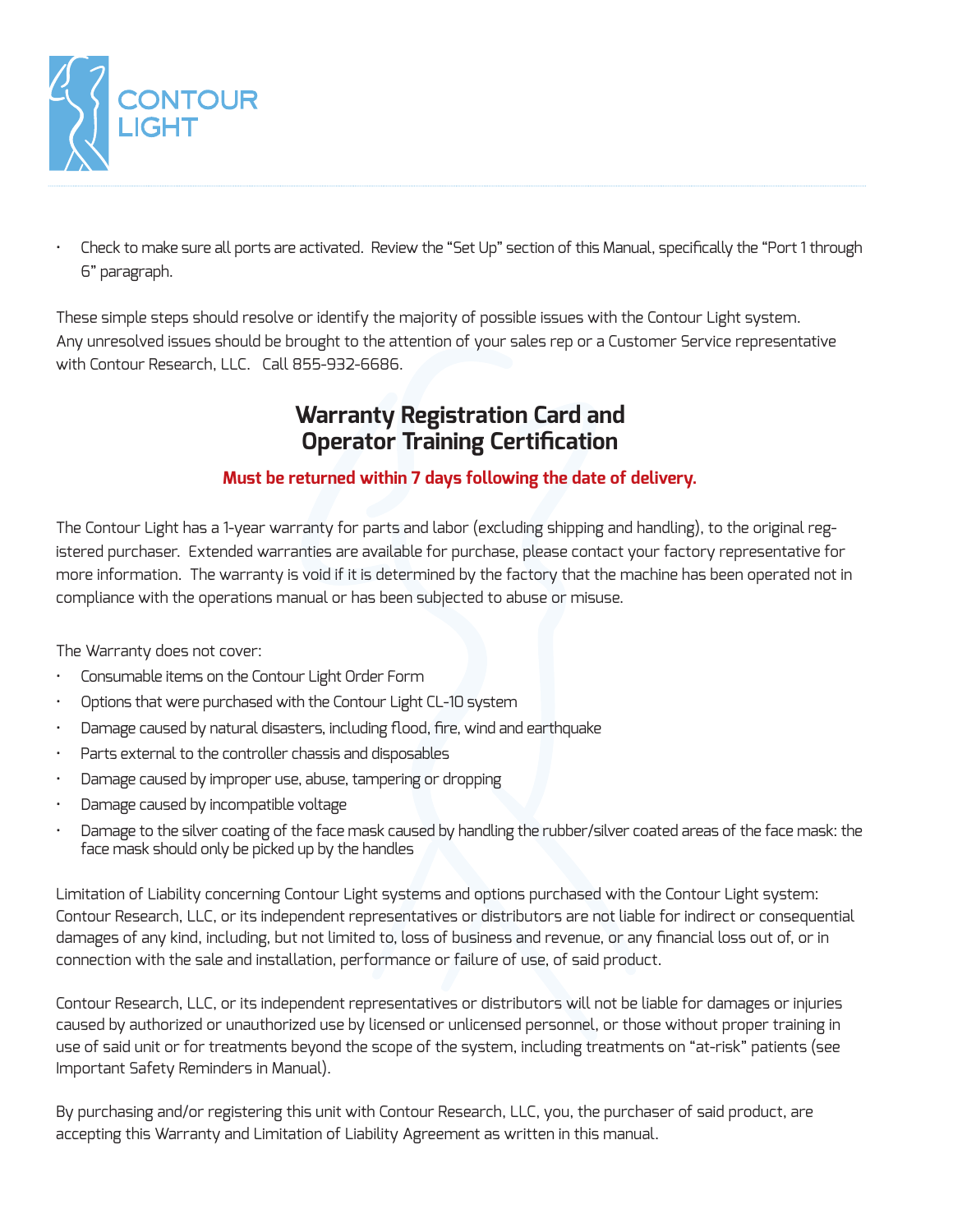

Sales Representatives or Purchaser: please fax this page to (949-858-6969)